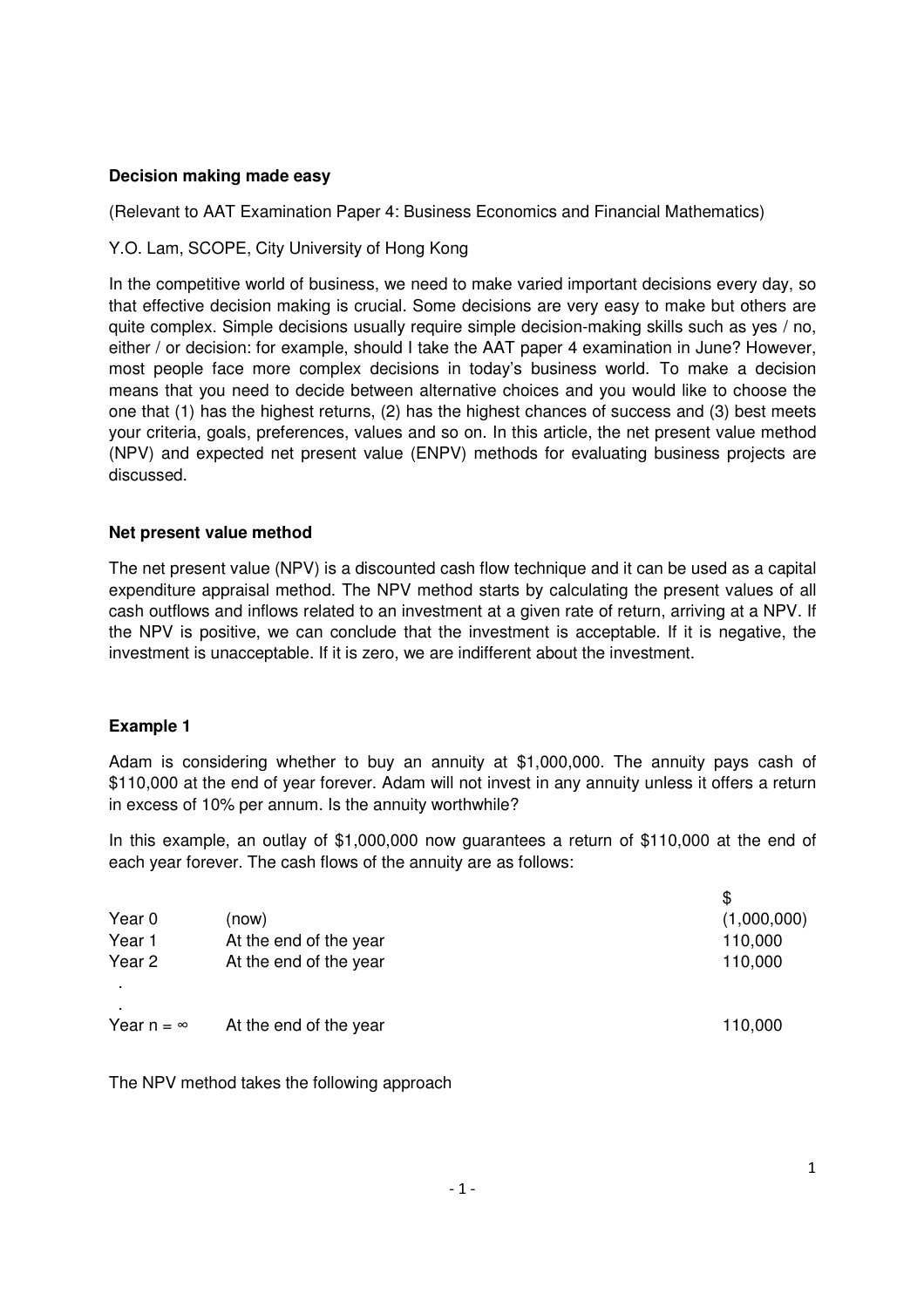- 1. The annuity offers \$110,000 at the end of each year forever, for an initial cash outflow of \$1,000,000 now.
- 2. Adam has an another choice to invest elsewhere to earn a return of 10% per annum
- 3. If Adam did invest at 10% per annum, how much would he need to invest now, at 10%, to obtain \$110,000 at the end of each year forever?
- 4. Is it worth investing \$1,000,000 in the annuity, or should he invest elsewhere at 10%, in order to earn these future cash flows?

If Adam invested elsewhere at 10% per annum, the amount required to earn \$110,000 at the end of each year forever would be as follows.

| Year           | Cash flow      | Discount factor<br>10% | Present value<br>S |
|----------------|----------------|------------------------|--------------------|
|                | 110,000        | 0.909                  | 99,990             |
| 2              | 110,000        | 0.826                  | 90,860             |
| $\bullet$      | $\blacksquare$ | ٠                      | ٠                  |
| $\blacksquare$ | $\blacksquare$ | ٠                      | ٠                  |
| $n = \infty$   | 110,000        |                        | ٠                  |

Adam's case is a perpetuity, or an annuity whose payments are paid forever, i.e. the term of the annuity is not finite. annual payments

The present value of a perpetuity  $\overline{i}$ 

The present value of an annuity  $= $1,100,000$ 

The alternative is to invest \$1,000,000 in the annuity, or \$1,100,000 elsewhere at 10%, in order to earn the future cash flows. We then obtain the following conclusion.

- It is worth investing in the annuity, by \$100,000 (\$1,100,000 \$1,000,000)
- The annuity gives a return of more than 10% per annum.

The net present value is the difference between the present value of cash inflows from the annuity (\$1,100,000) and the present value of cash outflows (in this example, \$1,000,000): since net present value is positive, the annuity is acceptable.

The NPV method can also be used in comparing two or more investment projects and the decision rule is to choose the project with the highest NPV.

#### **Expected value**

.

It is important to realize that there are a lot of uncertainties in the future such as over cash flows, interest rates and so on. Consider the following examples of decision-making problems.

Amy must decide whether to purchase an apartment to live in as an investment, or whether to rent it. If sales of apartments continue to increase, it will be more profitable to purchase the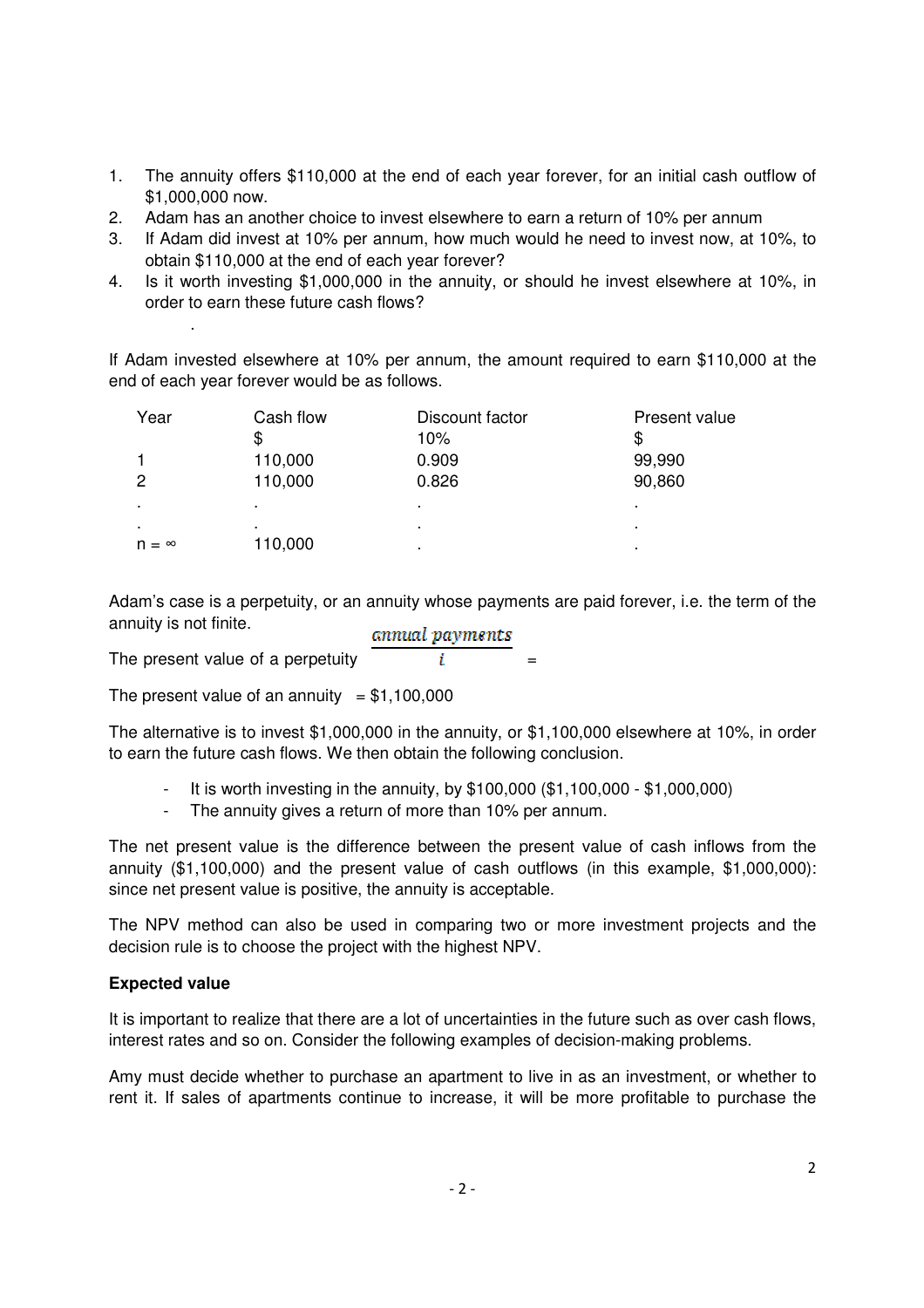apartment. If sales levels decline, it will be more profitable to rent the apartment. Which decision should she make?

AA Company is considering three options regarding the prices of shoes for next year. AA Company could (option 1) increase the prices by 4 percent, (option 2) increase the prices by 2 percent, or (option 3) keep the prices as they are. The final decision will be determined by estimated demand.

In the above cases, the decisions are characterized by several options and factors not controlled by the decision maker. For example, AA Company has no control over the sales volume. These cases tell us a lot about the nature of decision making. We can list the decision options, determine the possible future events and even assign probabilities, but we still face uncertainty in our decision making.

The three components in any decision process are as follows:

The options or alternatives are the choices available to the decision maker and which are under the control of the decision maker. AA company can decide to increase its prices by 4 percent, or by 2 percent.

The economic environment determines the outcome of the decision that actually happens. This is not under the control of the decision maker. AA Company does not know whether demand for its shoes will be high after it has increased prices. By the same token, Amy cannot know whether the real estate market will be either good or poor over the next year

A payoff is required to compare each combination of decision options and the economic environment. Amy thinks that if the economic climate is good and she decides to buy an apartment, the payoff will be an estimated \$100,000. On the other hand, if Amy decides to buy the apartment and the economic climate is poor, the payoff is estimated to be -\$90,000.

The expected value approach is used to take this uncertainty into account. We now introduce the application of probability to business decision making under conditions of uncertainty. We first introduce expected value as an appropriate criterion for decision making and extend its usage to investment appraisal. The expected value is the weighted average of each value multiplied by their corresponding probabilities.

Expected value 
$$
\sum_{i=1}^{n} xipi =
$$

**Where** 

 $x_i$  = the value of the payoffs.

 $p_i$  = the probability of the state of nature.

Over the past decade, in six years the economic climate has been good and in four years it has been poor. We can therefore project that the probability of a good economic climate is 0.6 and the probability of a poor economic climate 0.4.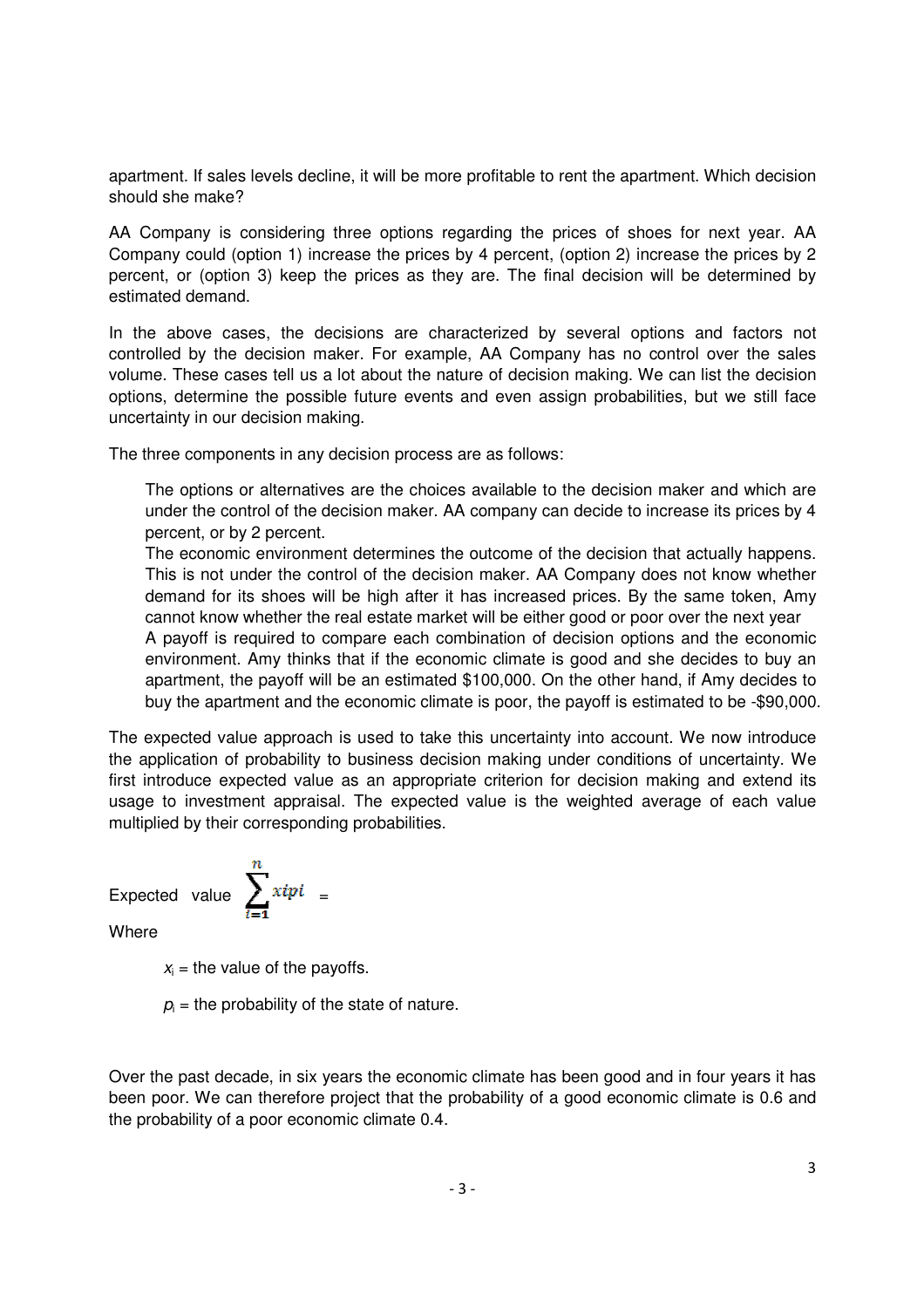The expected value of Amy's decision to buy an apartment is:

EV (purchase apartment) =  $$100,000 \times 0.6 + ($90,000) \times 0.4$  $= $60,000 - $36,000$  $= $24.000$ 

## **Expected net present value method**

Here we extend the expected value idea in evaluating an investment project. The expected net present value (ENPV) method uses the idea of expected value through uncertain cash flows, an unknown future economic environment, and so on.

# **Example 2**

Becky Company is considering whether to invest \$340,000 in a project which has only a 20% chance of being successful and receiving cash inflows of \$210,000 at the end of year one and year two. However, there is 80% chance that the project will fail, in which case the cash inflows will only be \$150,000, received at the end of each of year one and year two.

Is it worth Becky Company investing in the project if the cost of capital is 5%?

The solution for the Becky Company 's problem is summarized as follows:

- 1. Construct a table to lay down the outcomes for each event and each year.
- 2. Assign probabilities to the events.

|      | Discount factor | Success (0.2)  |           | Failure (0.8) |           |
|------|-----------------|----------------|-----------|---------------|-----------|
| Year | 5%              | Cash flows, \$ | PV        | Cash flow, \$ | <b>PV</b> |
| 0    | 1.000           | (340,000)      | (340,000) | (340,000)     | (340,000) |
|      | 0.952           | 210,000        | 199,920   | 150,000       | 142,800   |
| -2   | 0.907           | 210,000        | 190,470   | 150,000       | 136,050   |
|      |                 | $NPV =$        | 50,390    | $NPV =$       | (61, 150) |

1. Calculate the ENPV by weighting the net present values by the assigned probabilities and summing the weighted values.

ENPV =  $(0.2 \times $50,390) + (0.8 \times 561,150) = $38,842$ 

2. If the ENPV is positive, the investment is acceptable. If it is negative, the investment is unacceptable. If it is zero, the company should be indifferent to the investment.

Since the ENPV is \$-38,842, Becky Company should not invest in the project.